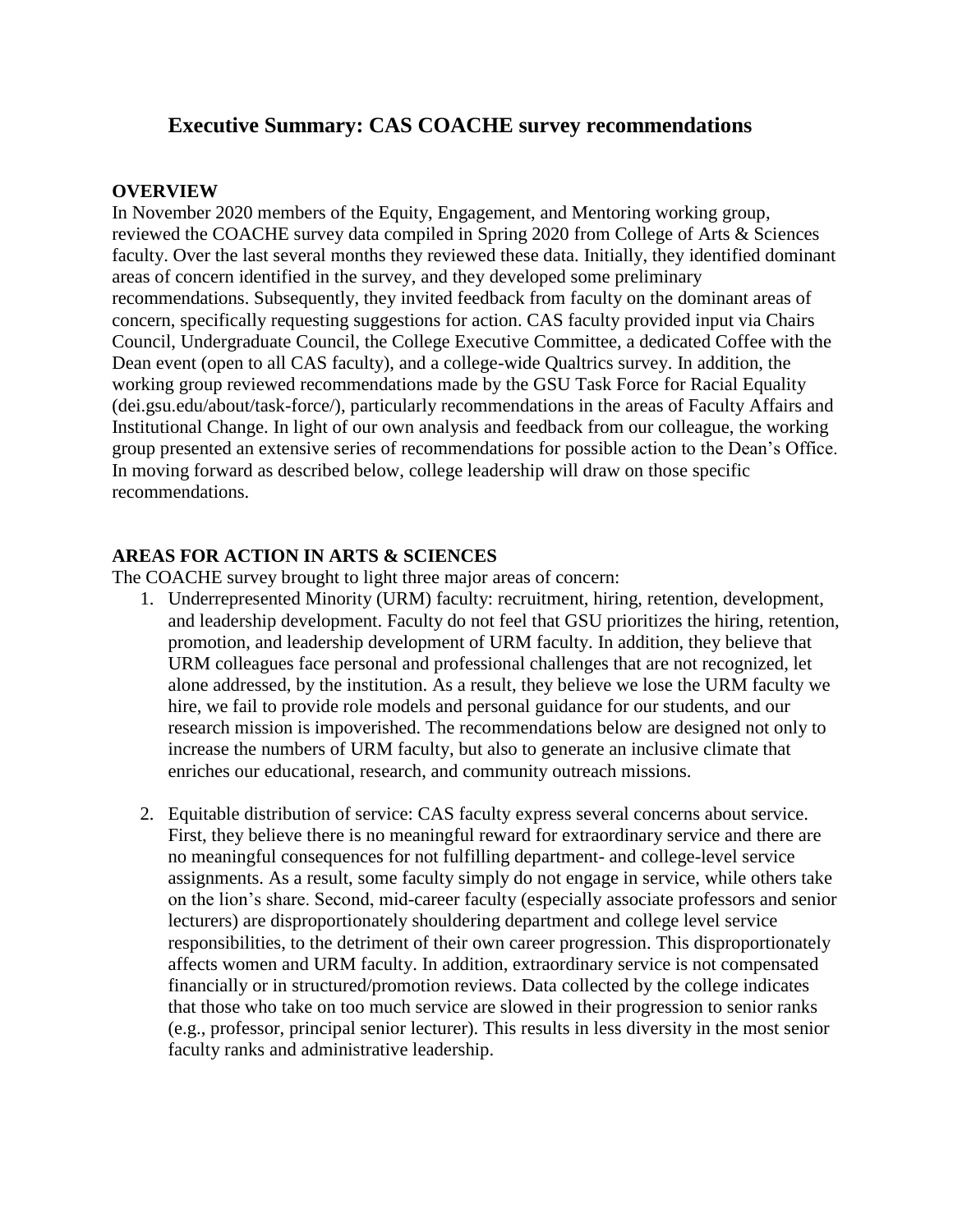3. Access to key decision-making positions, committees: CAS faculty believe that NTT faculty are regularly excluded from key decision-making positions at the departmental level. Data indicates that departments vary widely in their appointment/election of NTT faculty to important roles (e.g., department executive committee, senate). Since NTT ranks include a higher percentage of women and URM faculty than in TT ranks, this practice disproportionately marginalizes female and URM faculty members more than others. In addition, NTT faculty members overall feel less valued than their TT colleagues, even though they frequently take the lead in curriculum design, innovation, and implementation.

### **SUMMARY OF RECOMMENDATIONS FOR ACTION**

In 2020-21, the Dean's Office will work with the college Executive Committee; department chairs; the Equity, Engagement, and Mentoring working group; Graduate Council; and a Dean's Task Force to prioritize next steps among the many suggestions brought forward by the faculty. This work will set the stage for efforts to come in subsequent years.

## **Area 1: URM faculty: recruitment, hiring, retention, development, and leadership development**

As part of its strategic plan, for the last several years the college has been implementing several strategies focused on URM faculty recruitment and hiring. Specifically, the college compiled data about faculty composition (focused on race/ethnicity, gender), applicant pools (NSF current data on PhD pipeline by discipline), and faculty progression to senior ranks. In addition, the college has established a required training program for search committee chairs and a small number of trained search advocates available to serve on search committees. Finally, the college regularly posts faculty positions in venues likely to attract URM candidates (e.g., Black Doctoral Network).

In response to the CAS COACHE survey data feedback, the college will expand its search committee training, requiring it of all search committee members (not just the committee chairs), to further improve recruitment and hiring processes. In addition, the college will prioritize its efforts in the areas of URM faculty retention and leadership development. Specifically, a Dean's Task Force will review and prioritize 2-3 strategies suggested by faculty. In particular, we anticipate reviewing the development of cluster hire proposals to enhance hiring; establishing year-long mentors for URM faculty upon hire and upon promotion, per recommendations from higher education experts; and providing equity training for college leadership and department chairs. Finally, the college executive committee will be asked to begin a review of college bylaws and P&T manuals with an eye toward equity.

It became clear through the faculty conversations that efforts the college has made in advancing equity and diversity (e.g., mentoring programs, search trainings, referencing NSF PhD pipeline data in reviewing applicant pools) are not widely known across the college. The Dean's Office will work to communicate ongoing and new efforts.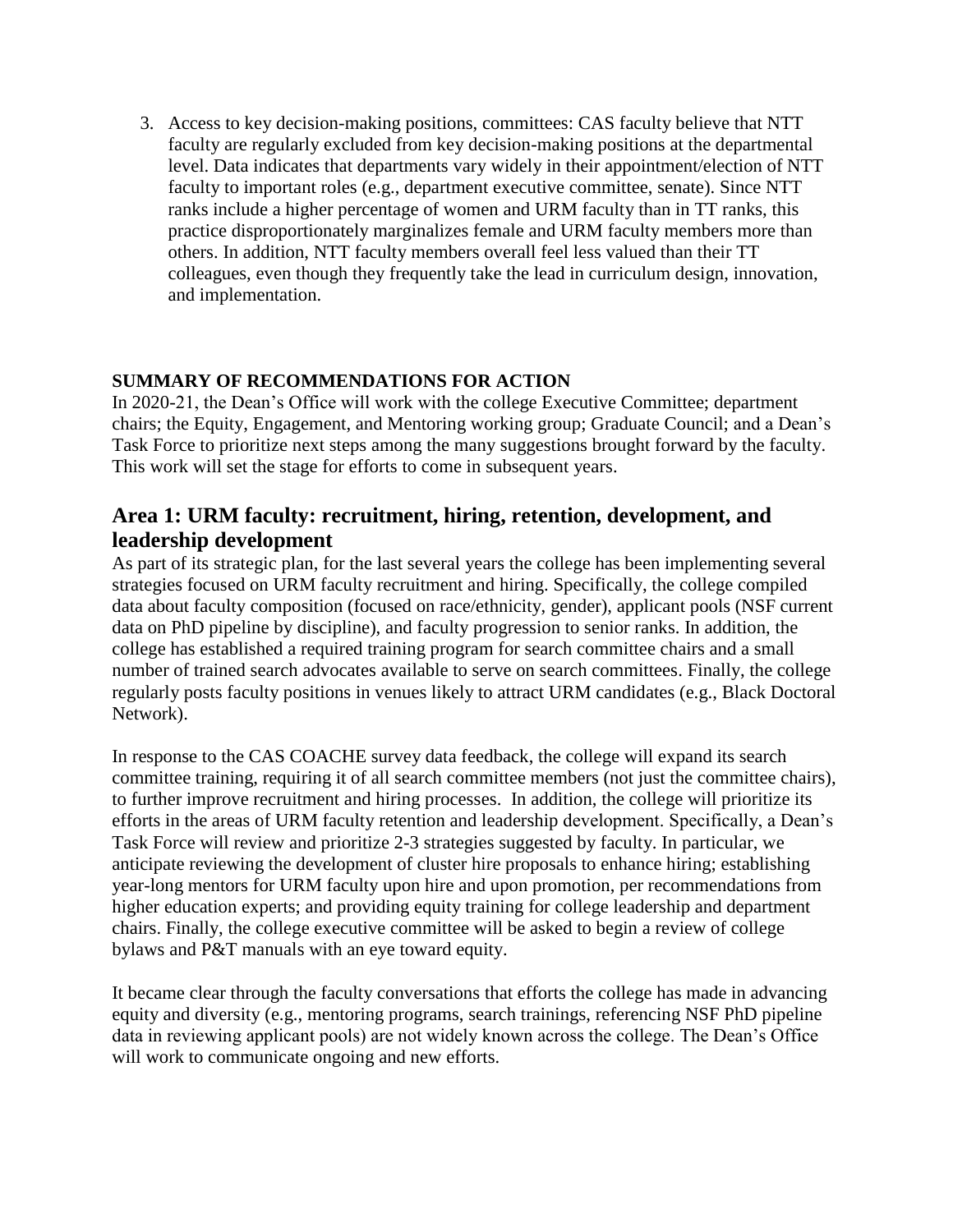### **Area 1: Distribution of service**

The college is currently in the midst of a staff reorganization, which is designed in part to reduce the administrative tasks of chairs and faculty throughout the college. Currently, service responsibilities are reviewed individually as part of structured and promotion reviews.

In response to the CAS COACHE survey data feedback, the college will focus on working with departments to develop department-wide standards for faculty service within GSU. Specifically, the departments will develop plans for rotating service and assigning service in a regularized, transparent way to assure that service is distributed equitably, recognizing that senior faculty will be expected to offer greater service than junior colleagues, and that URM faculty are often providing informal student support that should be factored into their service responsibilities. In addition, the college will expand its current means of recognizing extraordinary service (e.g., increase number and prominence of college awards, review role of service in merit raise consideration). Finally, the college will partner with chairs to develop concrete, consistent plans for addressing faculty who do not provide the service they are assigned.

## **Area 3: Equity for NTT faculty**

The college has already taken significant steps to equip and recognize its NTT faculty. NTT faculty serve on the college Executive Committee and participate in Dean's Office academic leadership programs, and new NTT faculty members are assigned mentors just as TT faculty are. In addition, Arts & Sciences established the first Dean's Office NTT Faculty Associate position, contributing to faculty and policy development.

The CAS COACHE survey data feedback indicated that NTT faculty members' experiences differ widely from one department to another. In response to the CAS COACHE survey data feedback, department-level practices will be reviewed, with an eye toward standardizing NTT access to leadership and key decision-making positions across the departments.

In addition, the CAS COACHE survey data made it clear that NTT faculty feel under-resourced in many ways, and particularly when compared with their TT faculty. This is of concern in part because the college strategic plan prioritizes improving career progression rates for senior lecturers. This is also a concern because URM and women faculty are disproportionately represented in NTT faculty ranks. Keeping in mind the different position expectations of regular faculty at different ranks, the college leadership will review the numerous suggestions made by faculty and identify 1-2 strategies for implementation (e.g., establishing equity in professional development/travel funds). We will also seek ways to recognize NTT faculty more prominently and more widely than we have done to date.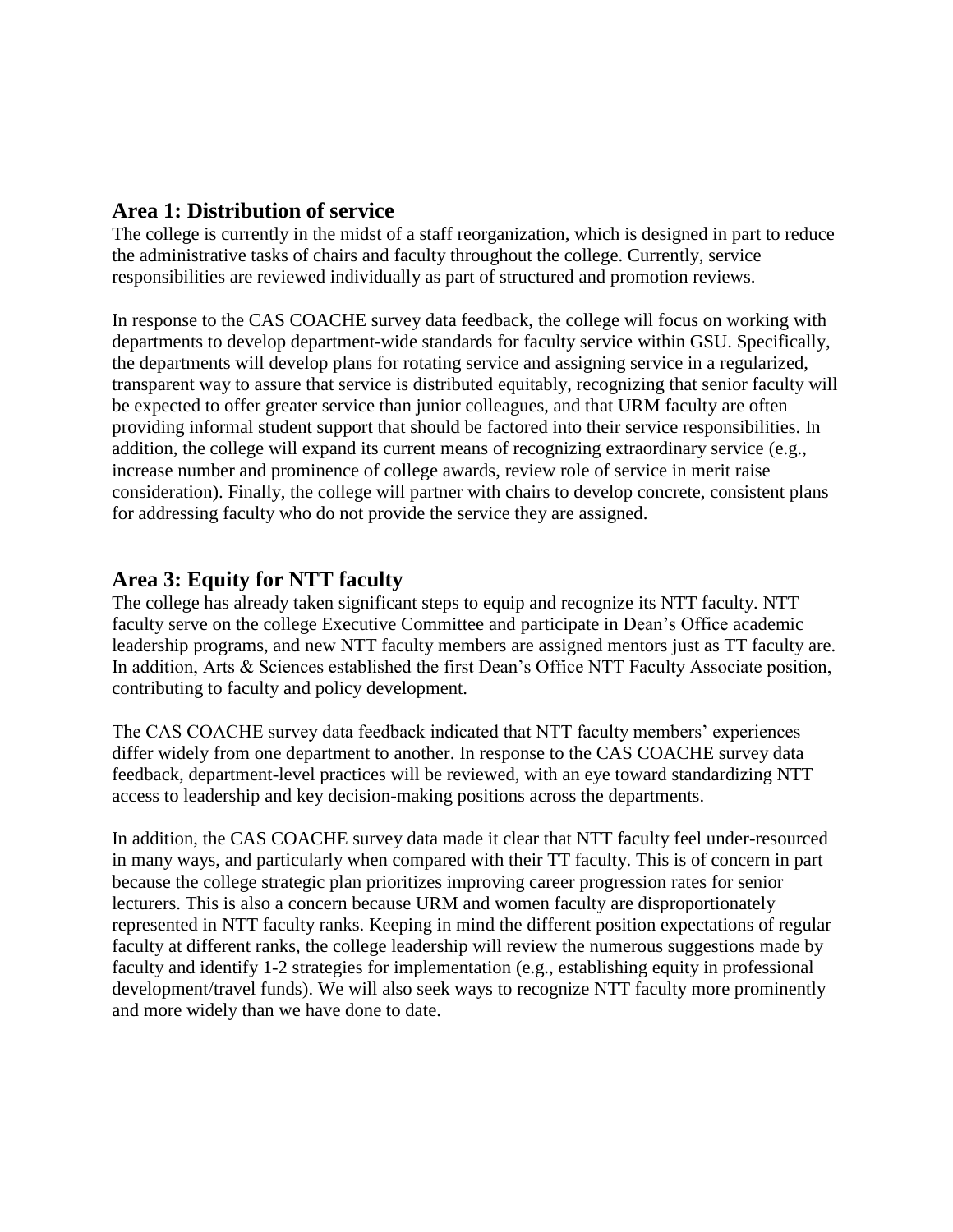| <b>Action Item</b>                                                              | <b>Implementation Plan</b>                                                                                                                                                                                                                                                                                                                                                                                                                                                                      | <b>Timeline</b>                                                                                                             | <b>Measurable Outcomes</b>                                                                                                                                                                            | <b>University Plan</b><br><b>Alignment</b> |
|---------------------------------------------------------------------------------|-------------------------------------------------------------------------------------------------------------------------------------------------------------------------------------------------------------------------------------------------------------------------------------------------------------------------------------------------------------------------------------------------------------------------------------------------------------------------------------------------|-----------------------------------------------------------------------------------------------------------------------------|-------------------------------------------------------------------------------------------------------------------------------------------------------------------------------------------------------|--------------------------------------------|
|                                                                                 | Goal 1: Create a climate in which all faculty and staff in the college are included and respected and feel that they can be productive                                                                                                                                                                                                                                                                                                                                                          |                                                                                                                             |                                                                                                                                                                                                       |                                            |
| and meet their professional aspirations.                                        |                                                                                                                                                                                                                                                                                                                                                                                                                                                                                                 |                                                                                                                             |                                                                                                                                                                                                       |                                            |
| <b>Action Item 1.1 Ensure</b><br>equitable policy and process                   | Infuse DEI training with ongoing<br>leadership development of deans,<br>department chairs, and other<br>academic leaders with a two-day<br>workshop led by consultants from the<br>Race Matters Institute of JustPartners,<br>Inc. Workshops to focus on how<br>policies and processes can create an<br>equitable and inclusive college<br>ecosystem. Examine and revise<br>policies and processes using the tools<br>learned; submit revised policies to the<br>appropriate governance bodies. | <b>June 2021</b><br>training;<br>Academic<br>year $2021 -$<br>2022 policy<br>examination;<br>$2023 - 2024$<br>full approval | College leaders gain the<br>perspective and tools<br>needed to advance<br>equitable and inclusive<br>practices and policies.<br>Policy statements and<br>review manuals fully<br>vetted and approved. | Nature of<br>Work                          |
| <b>Action Item 1.2 Create</b><br>equitable service policies and<br>recognition. | Develop service expectations for all<br>faculty that distribute service<br>equitably in the department, but also<br>across the college and university.<br>Recognize the full portfolio of service<br>at all levels of the university, including<br>faculty and student mentoring and<br>service for the discipline nationally and<br>internationally. Reduce committee<br>demands and other service effort<br>where possible.                                                                   | 2021 - 2023                                                                                                                 | Standard and transparent<br>service policies and<br>expectations vetted and<br>approved.                                                                                                              | Nature of Work                             |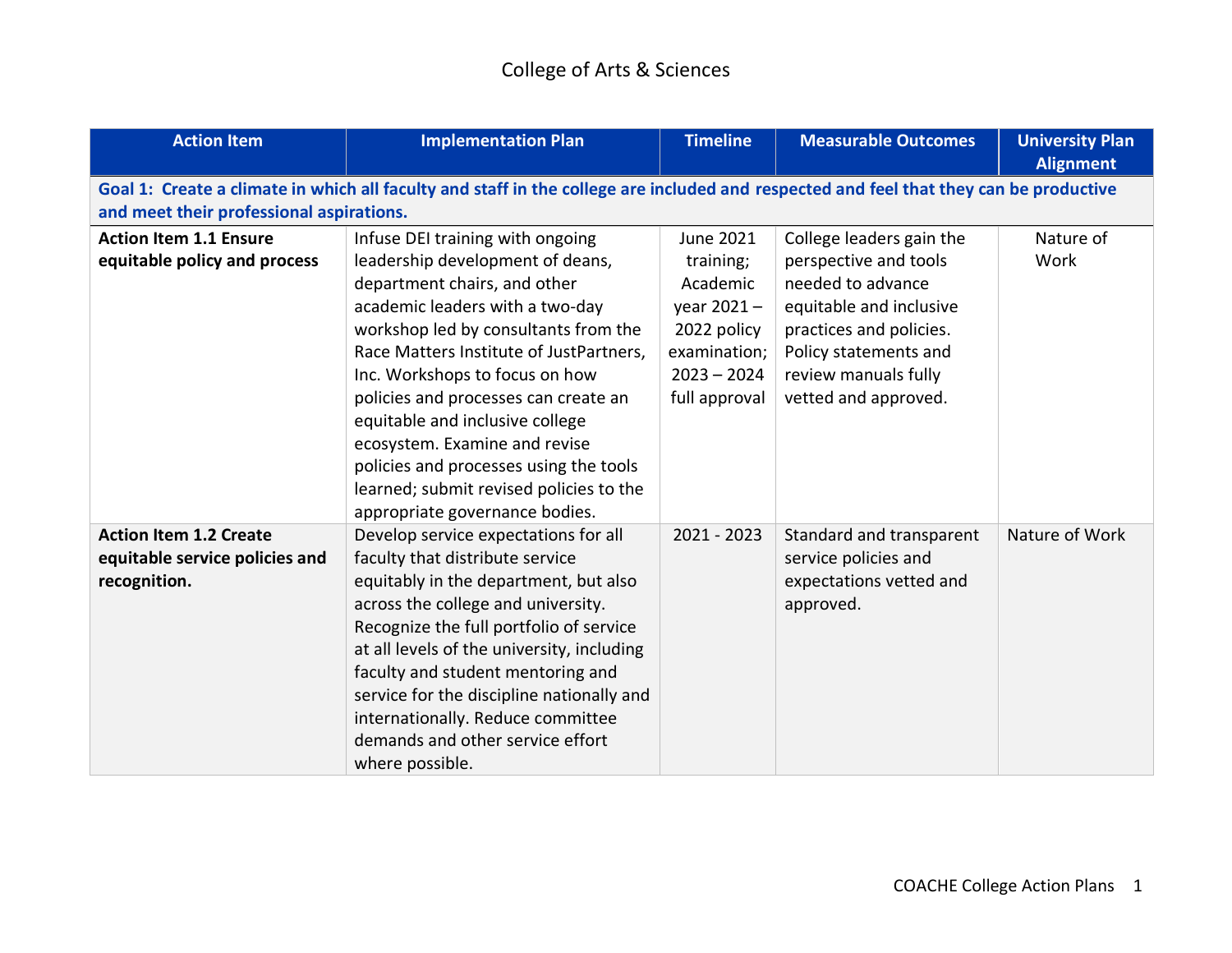| <b>Action Item</b>                                                                                                                                                                                                                                                                                                                                                                                                                                                                                                                                                                                                               | <b>Implementation Plan</b>                                                                                                                                                                                                                                                                                                                                                                                                                                           | <b>Timeline</b>    | <b>Measurable Outcomes</b>                                                                | <b>University Plan</b><br><b>Alignment</b> |
|----------------------------------------------------------------------------------------------------------------------------------------------------------------------------------------------------------------------------------------------------------------------------------------------------------------------------------------------------------------------------------------------------------------------------------------------------------------------------------------------------------------------------------------------------------------------------------------------------------------------------------|----------------------------------------------------------------------------------------------------------------------------------------------------------------------------------------------------------------------------------------------------------------------------------------------------------------------------------------------------------------------------------------------------------------------------------------------------------------------|--------------------|-------------------------------------------------------------------------------------------|--------------------------------------------|
| <b>Action Item 1.3 Develop</b><br>equitable student mentoring<br>policies and recognition.                                                                                                                                                                                                                                                                                                                                                                                                                                                                                                                                       | Develop strategy for recognizing,<br>supporting, and formalizing URM<br>student advising as a part of workload                                                                                                                                                                                                                                                                                                                                                       | 2021 - 2023        | Standard and transparent<br>mentoring policies and<br>expectations vetted and<br>approved | Nature of Work                             |
| <b>Action Item 1.4 Communicate</b><br>DEI goals and action items                                                                                                                                                                                                                                                                                                                                                                                                                                                                                                                                                                 | Elevate and communicate broadly the<br>activities of the Equity, Engagement,<br>and Mentoring Working Group, the<br>Center for Studies on Africa and its<br>Diaspora, research and academic<br>programs focused on social<br>transformation, and other college DEI<br>efforts; create a diversity speaker<br>series to bring distinguished guests<br>and college faculty together to<br>address research and programs on<br>topics of interest to a diverse faculty. | 2022 and<br>beyond | Clear communication of<br>programs and effort                                             |                                            |
| Action Item 1.5 Work with the<br>university to analyze and<br>address salary compression<br>and inversion.                                                                                                                                                                                                                                                                                                                                                                                                                                                                                                                       | Address salary inversions and<br>compression in partnership with the<br>university as resources allow; avoid<br>inequities in salary                                                                                                                                                                                                                                                                                                                                 | Ongoing            | Reduction in faculty with<br>inverted and compressed<br>salaries                          |                                            |
|                                                                                                                                                                                                                                                                                                                                                                                                                                                                                                                                                                                                                                  | Goal 2: Increase the percent of faculty who are from URM groups.                                                                                                                                                                                                                                                                                                                                                                                                     |                    |                                                                                           |                                            |
| Beginning in fall 2018, extensive changes to faculty search process took place:<br><b>Background:</b><br>-The college created benchmark data and hiring goals in 2018 as a part of the college strategic plan. These should be<br>used in measuring our success.<br>-All faculty search committee chairs receive extensive training in inclusive faculty searches.<br>-Job ads have explicit language addressing expectations for a diverse academic environment.<br>-Job postings expanded to include venues that would receive notice of candidates from underrepresented groups.<br>(related to EEM recommendations I-A, I-B) |                                                                                                                                                                                                                                                                                                                                                                                                                                                                      |                    |                                                                                           |                                            |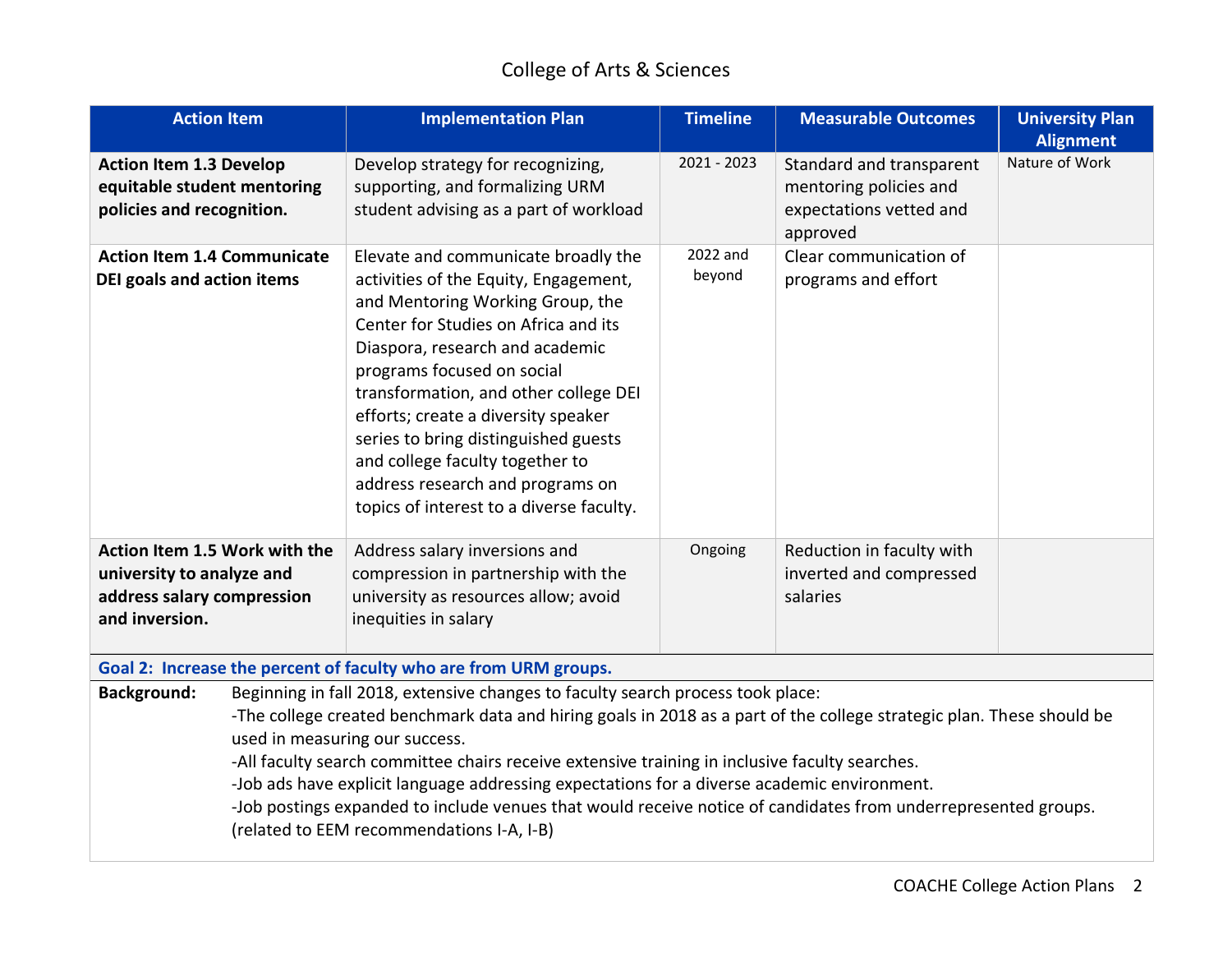| <b>Action Item</b>                                                           | <b>Implementation Plan</b>                                                                                                                                                                                                                                                                                                                                                                                          | <b>Timeline</b>              | <b>Measurable Outcomes</b>                                | <b>University Plan</b><br>Alignment |
|------------------------------------------------------------------------------|---------------------------------------------------------------------------------------------------------------------------------------------------------------------------------------------------------------------------------------------------------------------------------------------------------------------------------------------------------------------------------------------------------------------|------------------------------|-----------------------------------------------------------|-------------------------------------|
| <b>Action Item 2.1 Use best</b><br>practices in faculty search<br>processes. | Require entire search committees to<br>train on inclusive search practices.<br>Provide search advocates to search<br>committees.                                                                                                                                                                                                                                                                                    | Fall 2021                    | Increase URM in candidate<br>and interview pools          | Faculty<br>Recruitment              |
| <b>Action Item 2.2 Expect diverse</b><br>candidate pools.                    | Question any pool without diverse<br>representation; require explanation for<br>lack of diversity                                                                                                                                                                                                                                                                                                                   | <b>Fall 2021</b>             | Increase<br>underrepresented groups<br>in candidate pools | Faculty<br>Recruitment              |
| <b>Action Item 2.3 Develop</b><br>innovative hiring plans.                   | Create a study group to form ideas and<br>detail needed resources for innovative<br>faculty hiring programs. Consider<br>innovations in recruiting that may<br>include: faculty clusters in areas of<br>inquiry that cut across disciplines and<br>create synergistic research and<br>academic programs; pipeline programs<br>such as visiting scholars, post-doc<br>programs, conferences for aspiring<br>faculty. | Fall $2021 -$<br>Winter 2022 | Enlarge pipeline of URM<br>faculty hiring                 | Faculty<br>Recruitment              |
| <b>Goal 3: Retain URM faculty</b>                                            |                                                                                                                                                                                                                                                                                                                                                                                                                     |                              |                                                           |                                     |
| <b>Action Item 3.1 Develop</b><br>faculty mentoring programs.                | Define a mentoring program that will<br>support faculty and provide<br>transparent support and information<br>about expectations. Communicate<br>broadly across the college.<br>Assign a mentor to all new faculty in<br>the first semester in which they join<br>the college.                                                                                                                                      | <b>Fall 2022</b><br>launch   | Creation of a supportive<br>culture for faculty           | Mentoring                           |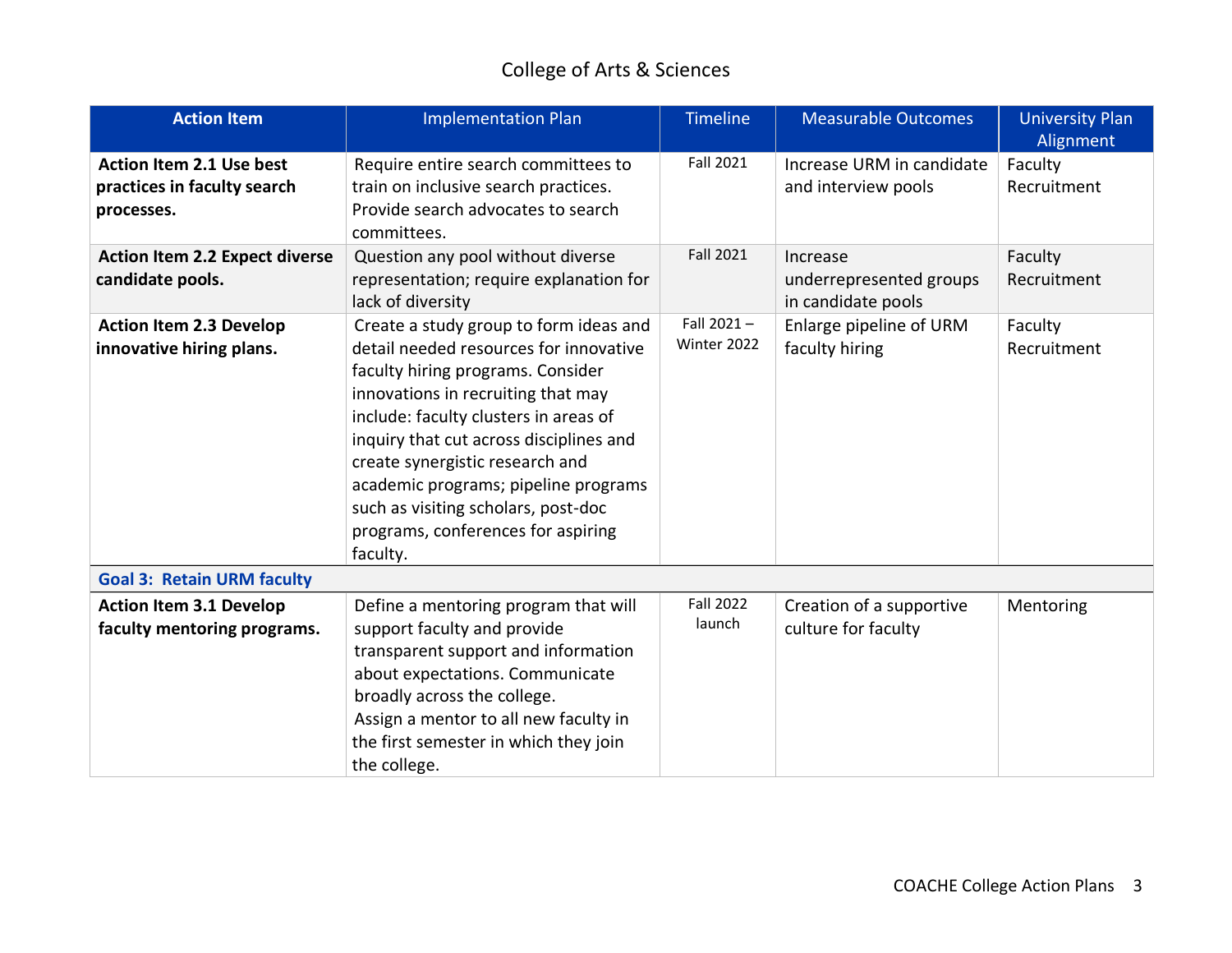| <b>Action Item</b>                                                                                       | <b>Implementation Plan</b>                                                                                                                                                                                                                                                                                              | <b>Timeline</b>                | <b>Measurable Outcomes</b>                                                                                                      | <b>University Plan</b><br><b>Alignment</b> |
|----------------------------------------------------------------------------------------------------------|-------------------------------------------------------------------------------------------------------------------------------------------------------------------------------------------------------------------------------------------------------------------------------------------------------------------------|--------------------------------|---------------------------------------------------------------------------------------------------------------------------------|--------------------------------------------|
| <b>Action Item 3.2</b><br><b>Develop</b><br>communication plan<br>for DEI efforts.                       | Communicate opportunities for URM<br>faculty to engage in various mentoring<br>opportunities, including mentoring<br>programs in the college and university,<br>university affinity groups, NCFDD, etc.,<br>by elevating web presence and<br>continuing to announce through ADFA<br>office                              | Spring 2022                    | Transparency and<br>increased participation<br>rate                                                                             | Mentoring                                  |
| <b>Action Item 3.3 Support</b><br>leadership development.                                                | Provide Academic Leadership<br>Development program for mid-career<br>faculty, such as the program provided<br>in 2019 - 2020 academic year.                                                                                                                                                                             | $2022 - 2023$<br>academic year | Increase participation and<br>preparedness for<br>leadership roles                                                              | Mentoring                                  |
|                                                                                                          | Goal 4: Recognize and elevate the standing of non-tenure track faculty.                                                                                                                                                                                                                                                 |                                |                                                                                                                                 |                                            |
| <b>Action Item 4.1 Address</b><br>inequities in availability for<br>NTT faculty to see career<br>growth. | Assign a task force to examine ways to<br>support the professional and career<br>development of non-tenure track<br>faculty, understanding that the job<br>expectations and allocation of effort<br>for NTT faculty vary across teaching,<br>academic support, service, research.<br>Include study of resources needed. | $2022 - 2023$<br>academic year | Increase professional<br>support for NTT faculty;<br>increase career<br>progression and leadership<br>positions for NTT faculty | Support for<br>Research and<br>Teaching    |
| <b>Action Item 4.2 Create awards</b><br>that recognize excellence in<br>non-tenure track faculty.        | Create a study group to develop<br>recommendations for how best to<br>recognize faculty through awards in<br>teaching, research, administration, and<br>service                                                                                                                                                         | $2022 - 2023$<br>academic year | Increase recognition,<br>pride, and satisfaction in<br>NTT faculty                                                              | Appreciation and<br>Recognition            |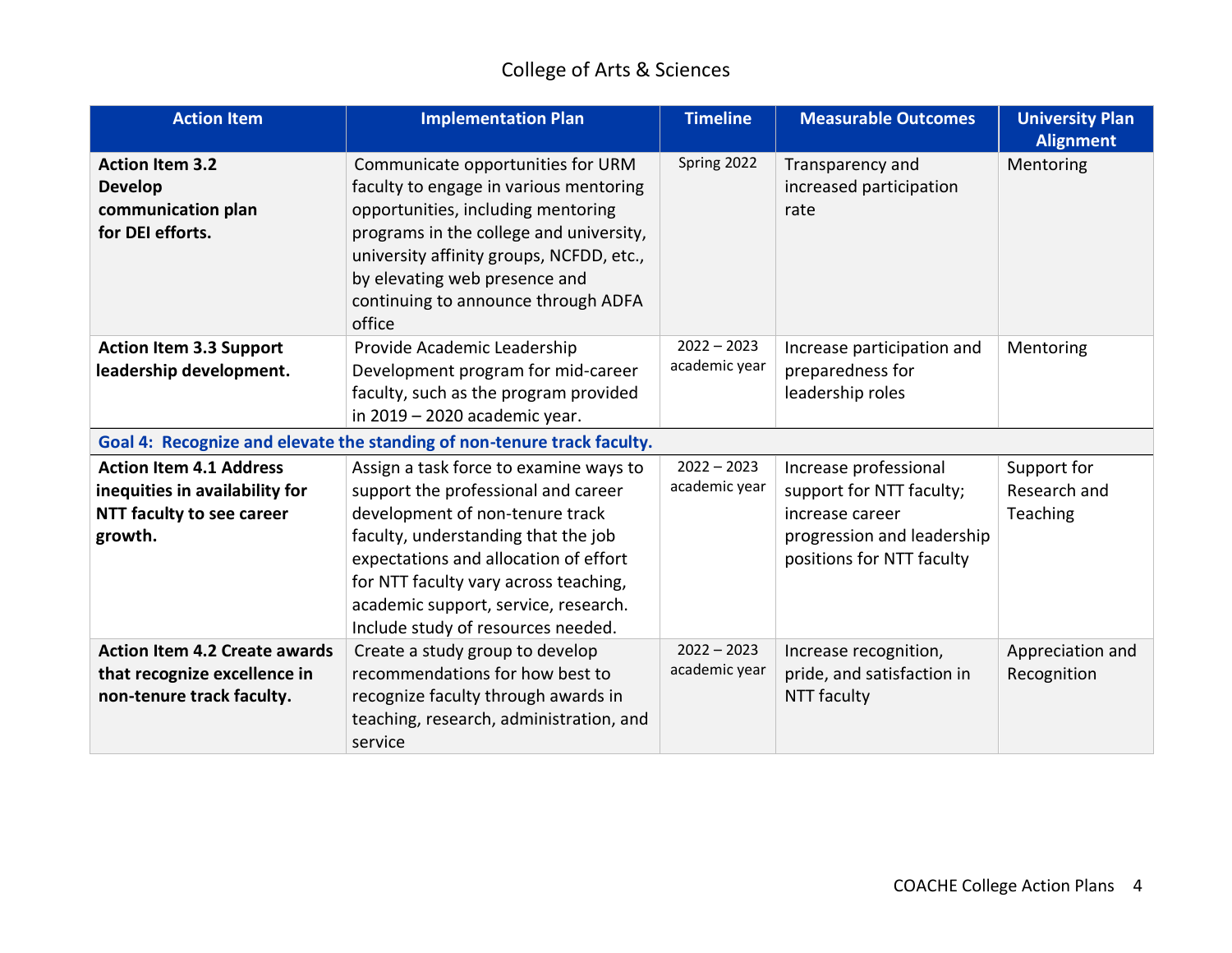

# Diversity, Equity, and Inclusion Action Plan 2021 - 2024

**Goal 1**

**Create a climate in which all faculty and staff in the college are included and respected, and feel that they can be productive and meet their professional aspirations.**

#### **Action Item 1.1 Ensure equitable policy and process.**

| Description:            | Infuse DEI training with ongoing leadership development of deans, department chairs,                 |
|-------------------------|------------------------------------------------------------------------------------------------------|
|                         | and other academic leaders with a two-day workshop led by consultants from the                       |
|                         | Race Matters Institute of JustPartners, Inc. Workshops to focus on how policies and                  |
|                         | processes can create an equitable and inclusive college ecosystem. Examine and                       |
|                         | revise policies and processes using the tools learned; submit revised policies to the                |
|                         | appropriate governance bodies.                                                                       |
| Who:                    | College leadership (dean, associate deans, assistant deans, unit directors, chairs)                  |
| Expected result:        | College leaders gain the perspective and tools needed to advance equitable and                       |
|                         | inclusive practices and policies. Policy statements and review manuals fully vetted and<br>approved. |
| Date:                   | June 2021 training; Academic year 2021 - 2022 policy examination; 2023 - 2024 full                   |
|                         | approval                                                                                             |
| Responsible:            | Dean, Department chairs                                                                              |
|                         | Addresses EEM areas for action: I-F; II-B; II-C; university plan: Nature of Work                     |
| <b>Action Item 1.2</b>  | Create equitable service policies and recognition.                                                   |
| Description:            | Develop service expectations for all faculty that distribute service equitably in the                |
|                         | department, but also across the college and university. Recognize the full portfolio of              |
|                         | service at all levels of the university, including faculty and student mentoring and                 |
|                         | service for the discipline nationally and internationally. Reduce committee demands                  |
|                         | and other service effort where possible.                                                             |
| <b>Expected Result:</b> | Standard and transparent service policies and expectations vetted and approved.                      |
| Date:                   | $2021 - 2023$                                                                                        |
| Responsible:            | Dean, Department chairs                                                                              |
|                         | Address EEM areas for action: I-F; II-A; II-B; II-C; university plan: Nature of Work                 |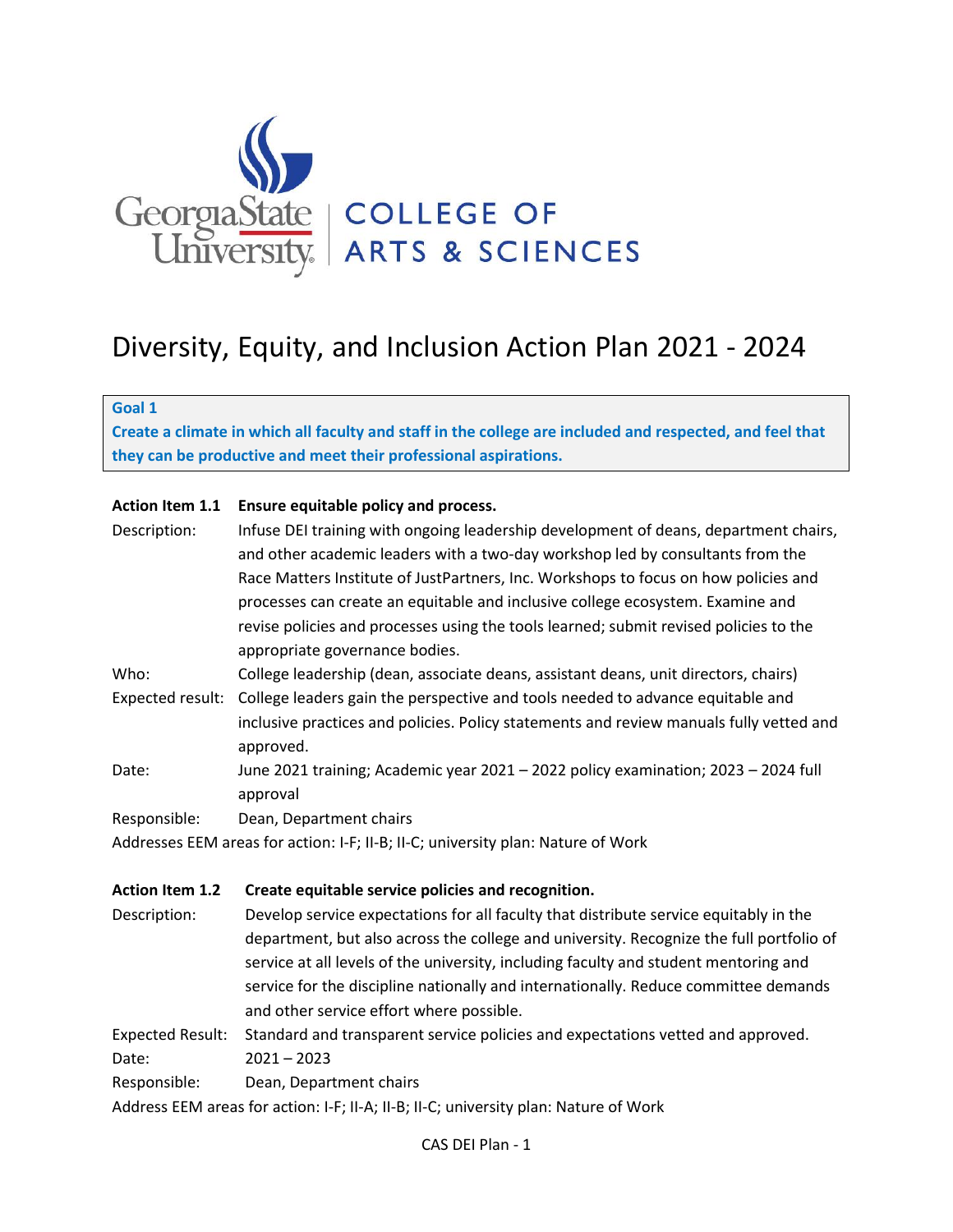| <b>Action Item 1.3</b>  | Develop equitable student mentoring policies and recognition.                      |
|-------------------------|------------------------------------------------------------------------------------|
| Description:            | Develop strategy for recognizing, supporting, and formalizing URM student advising |
|                         | as a part of workload                                                              |
| <b>Expected Result:</b> | Standard and transparent student mentoring policies and expectations vetted and    |
|                         | approved.                                                                          |
| Date:                   | $2021 - 2023$                                                                      |
| Responsible:            | ADFA, EEM, College Executive Committee                                             |
|                         | Addresses EEM areas for action: II-A, II-B; university plan: Nature of Work        |

**Action Item 1.4 Elevate and communicate broadly the activities of the Equity, Engagement, and Mentoring Working Group, the Center for Studies on Africa and its Diaspora, research and academic programs focused on social transformation, and other college DEI efforts; create a diversity speaker series to bring distinguished guests and college faculty together to address research and programs on topics of interest to a diverse faculty.**

- Expected Result: Clear communication of programs and effort
- Date: 2022 and beyond
- Responsible: Dean, College PR/Comm

Address EEM areas for action: I-E; university plan:

| <b>Action Item 1.5</b> | Work with the university to analyze and address salary compression and inversion.                |
|------------------------|--------------------------------------------------------------------------------------------------|
|                        | Expected Result: Address salary inversions and compression in partnership with the university as |
|                        | resources allow; avoid inequities in salary                                                      |
| Date:                  | Ongoing                                                                                          |
| Responsible:           | Dean, university administration                                                                  |
|                        | Addresses EEM overarching comments; university plan:                                             |

#### **Goal 2 Increase the percent of faculty who are from URM groups.**

**Background**: Beginning in fall 2018, extensive changes to faculty search process took place: -The college created benchmark data and hiring goals in 2018 as a part of the college strategic plan. These should be used in measuring our success. -All faculty search committee chairs receive extensive training in inclusive faculty searches. -Job ads have explicit language addressing expectations for a diverse academic environment. -Job postings expanded to include venues that would receive notice of candidates from underrepresented groups. (related to EEM recommendations I-A, I-B)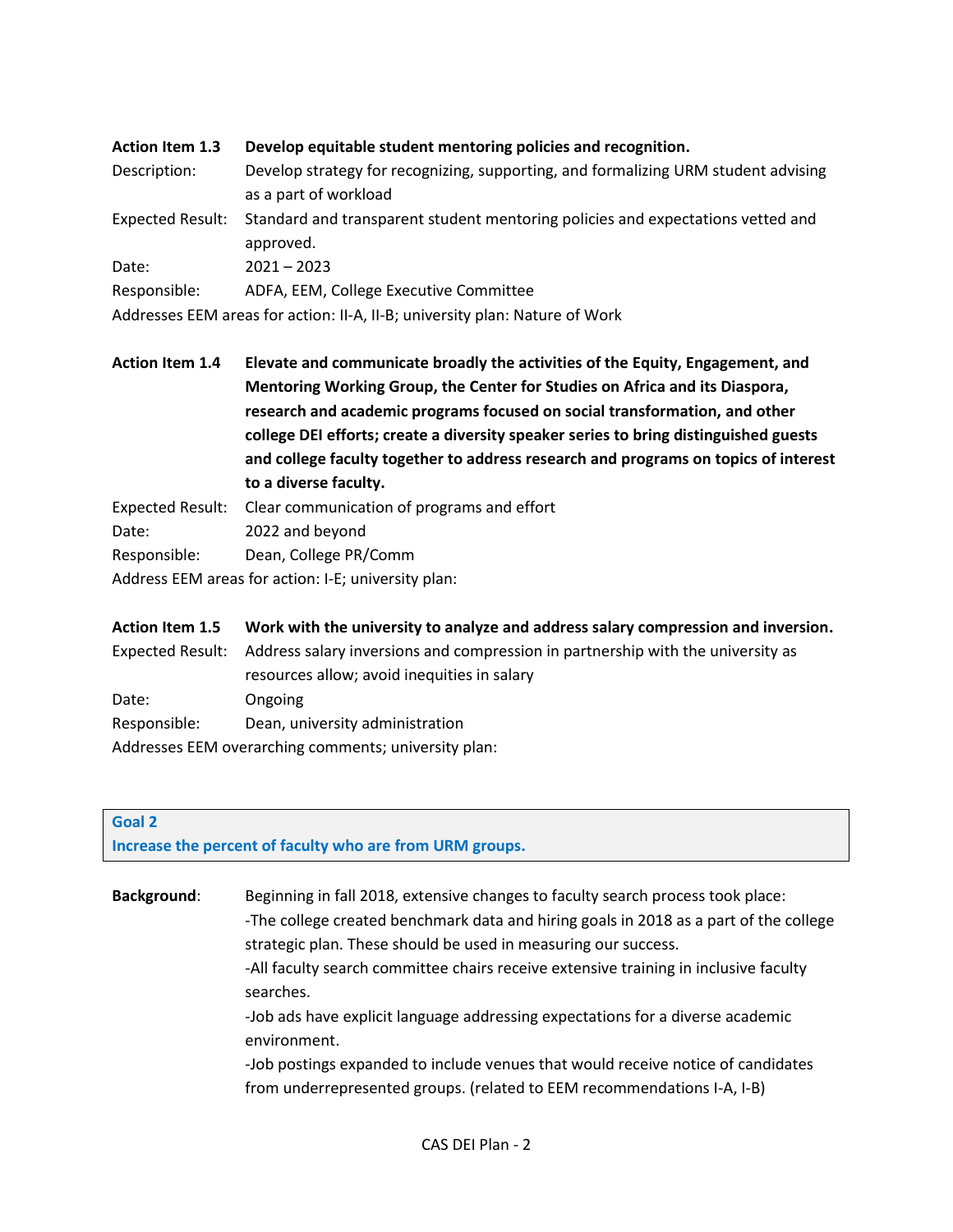| <b>Action Item 2.1</b>  | Use best practices in faculty search processes.                                                                            |
|-------------------------|----------------------------------------------------------------------------------------------------------------------------|
| Description:            | Require entire search committees to train on inclusive search practices. Provide<br>search advocates to search committees. |
| <b>Expected Result:</b> | Increase URM in candidate and interview pools                                                                              |
| Date:                   | <b>Fall 2021</b>                                                                                                           |
| Responsible:            | Associate Dean for Faculty Affairs                                                                                         |
|                         | Addresses EEM areas for action: I-C; university plan: Faculty Recruitment                                                  |

| <b>Action Item 2.2</b>  | Expect diverse candidate pools.                                                                |
|-------------------------|------------------------------------------------------------------------------------------------|
| Description:            | Question any pool without diverse representation; require explanation for lack of<br>diversity |
| <b>Expected Result:</b> | Increase underrepresented groups in candidate pools                                            |
| Date:                   | <b>Fall 2021</b>                                                                               |
| Responsible:            | Department chairs                                                                              |
|                         | Addresses EEM areas for action: I-C; university plan: Faculty Recruitment                      |

| <b>Action Item 2.3</b>  | Develop innovative hiring plans.                                                                              |
|-------------------------|---------------------------------------------------------------------------------------------------------------|
| Description:            | Create a study group to form ideas and detail needed resources for innovative                                 |
|                         | faculty hiring programs. Consider innovations in recruiting that may include: faculty                         |
|                         | clusters in areas of inquiry that cut across disciplines and create synergistic research                      |
|                         | and academic programs; pipeline programs such as visiting scholars, post-doc                                  |
|                         | programs, conferences for aspiring faculty.                                                                   |
| <b>Expected Result:</b> | Enlarge pipeline of URM faculty hiring                                                                        |
| Date:                   | Fall 2021 – Winter 2022 before faculty hiring plans submitted to dean in Summer                               |
|                         | 2022                                                                                                          |
| Responsible:            | Dean                                                                                                          |
|                         | . A alaba e e e e EEA A a como o forma de todo II. Dirigio do contro de la contradición de la contradición de |

Addresses EEM areas for action: I-B; university plan: Faculty Recruitment

| <b>Retain URM faculty</b>                                                       |  |
|---------------------------------------------------------------------------------|--|
|                                                                                 |  |
| Develop faculty mentoring programs.                                             |  |
| Define a mentoring program that will support faculty and provide transparent    |  |
| support and information about expectations. Communicate broadly across the      |  |
| college.                                                                        |  |
| Assign a mentor to all new faculty in the first semester in which they join the |  |
| college.                                                                        |  |
| Associate Dean for Faculty Affairs                                              |  |
| Creation of a supportive culture for faculty                                    |  |
|                                                                                 |  |